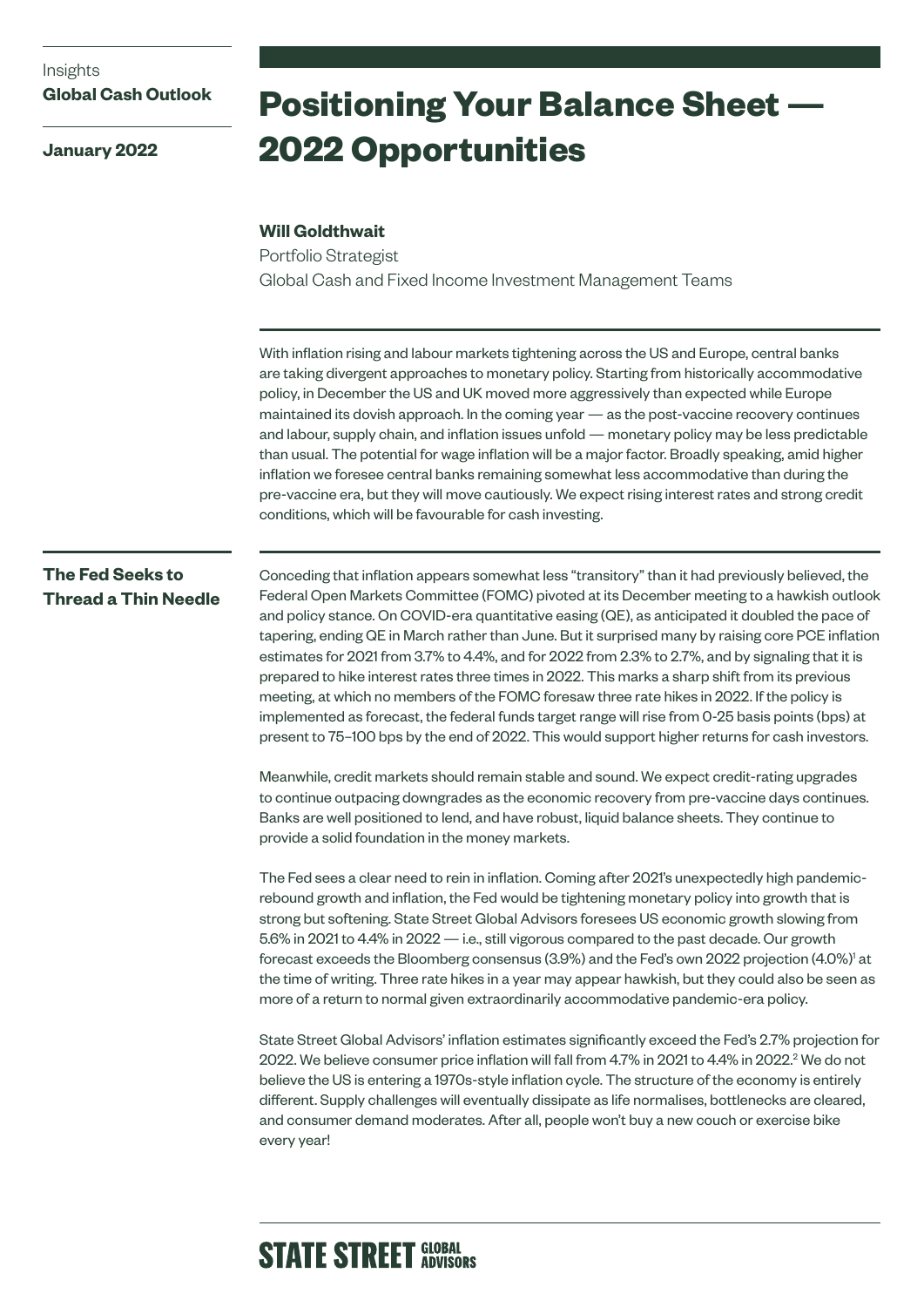### **All Eyes on Unemployment**

In addition to growth and inflation, several factors are complicating the Fed's job. Of course, the ongoing pandemic remains a potential wildcard, as Omicron has reminded us. At press time uncertainty was high, but it appeared that Omicron infections would be widespread but less severe, and would not lead to widespread shutdowns. A more likely scenario for the US is that COVID will continue its transition from pandemic to endemic. With vaccinations widely available and treatments advancing, people will adapt. The virus's impact on the economy will be less pronounced — despite the ongoing tragedy of high daily mortality rates.

Health crisis aside, the pandemic has changed the economic picture in ways that could have medium- to long-term impacts. For interest rates, the most notable — and perhaps unpredictable — change is in employment. Currently, many workers remain on the sidelines. While labour force participation is recovering slowly from its April 2020 low, the rate remains at a level not seen since the 1970s. $^3$  There are a variety of reasons for this. Some late-career workers are retiring early, prompted by COVID and a rising equities market that is swelling retirementaccount balances. Others are vaccine skeptics, or are too concerned about the virus to return to front-line jobs. Some have saved enough pandemic-era government assistance to take a break or hold out for better opportunities; household excess savings is at record highs.<sup>4</sup>



Source: US Bureau of Labour Statistics.

The drop in labour participation has exacerbated workforce imbalances that had emerged before the pandemic. Currently, job vacancies are high, likely sufficient to support full employment in the coming quarters. Consistent with this, the Fed predicts 3.5% unemployment for 2022–2024. The Beveridge Curve, a measure of labour-force efficiency, shows low unemployment amid high job openings. This scenario is a catalyst for higher wages. A moderate rise would support economic growth, but higher levels could fuel inflation and therefore monetary tightening. High labour pressure could also slow the supply chain recovery.

#### Figure 1 **US Labour Participation Rate**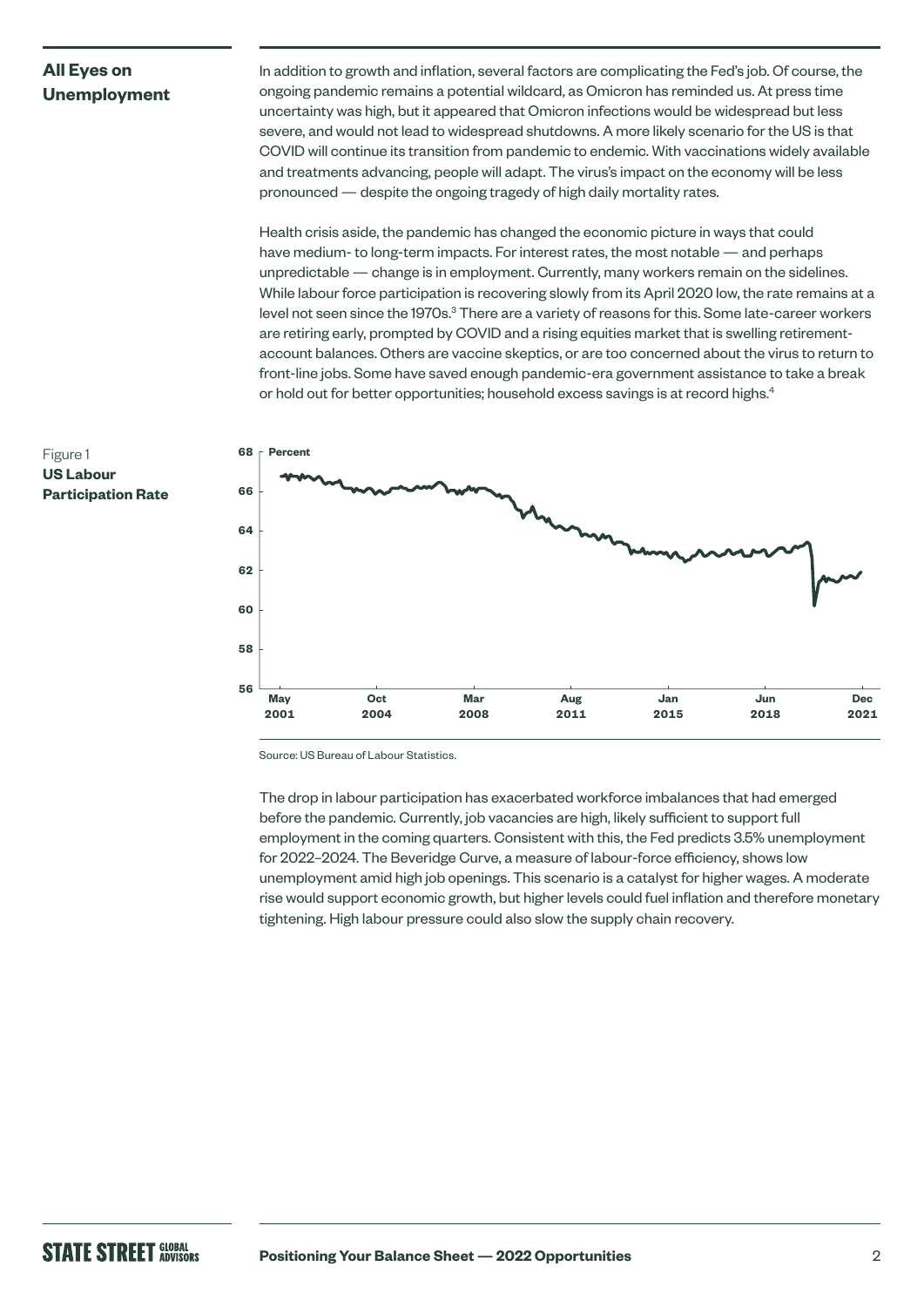Figure 2 **Beveridge Curve** 

May 2000 to Nov 2021



Source: US Bureau of Labour Statistics.

The Beveridge Curve will be a key indicator in the quarters ahead, particularly if workers continue to avoid the job market and borders are closed. Another factor will be the speed at which people retrain to fill the skills gap, particularly in areas where demand far exceeds supply, such as technology and healthcare. It's unclear whether this imbalance will lead to labour shortages that could take years to resolve, or whether workers who left during the pandemic will return in significant numbers to ease the imbalance.

### **The Post-Pandemic Consumer**

A final risk that is boosting uncertainty is the possibility that US consumer habits have changed. During the depths of the pandemic, people started spending less on services and more on goods. By the beginning of 2022 this trend had only partially moderated. In addition to the pandemic, demographics could be a factor. Millennials are now acquiring homes in peak numbers.<sup>5</sup> As they settle into suburban life, will demand for housing and household goods remain high, supporting a long-term rebalancing between goods and services? We believe that, as concerns over the pandemic wane and households deplete the cash they have saved, the balance between goods and services is likely to approximate pre-pandemic norms, and spending will rise on hard-hit services, such as leisure, hospitality, and travel.

#### Figure 3 **US PCE as a Percent of Current Dollars SAAR**





Source: BLS, Bloomberg as of January 18, 2022.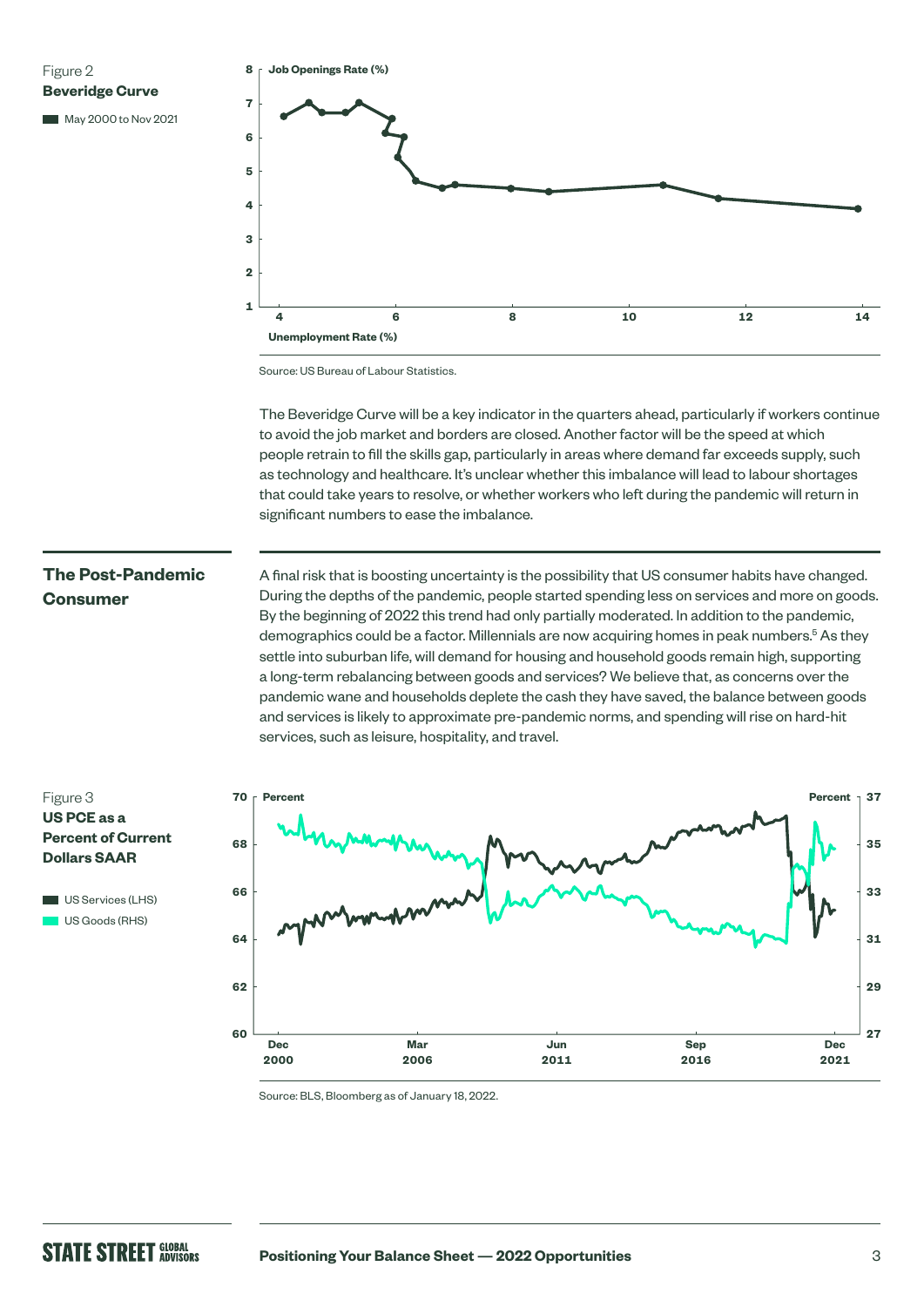# **BoE Hikes Sooner Than the Fed, But Not Without Hesitation**

At its December meeting, the Bank of England (BoE) delivered a surprise rate hike after inflation came in at  $5.1\%$  — above the bank's November forecast and the biggest jump since  $2011$ .<sup>6</sup> The rate hike, the first since COVID's onset, set the BoE rate at 25 bps. The move was supported by eight of nine policymakers, and increased the rate from a historic low of 10 bps.

While the BoE had clearly been poised to raise rates, many investors had assumed the hikes would begin in Q1 2022. Still, a 15-bps increase will have a minimal impact, and can be considered more of a reduction in extraordinary accommodation than a hike. Economists differ over when and how often the BoE could hike rates in 2022 and 2023; the market reflects greater certainty, pricing in four hikes for 2022 alone. We foresee the BoE raising rates at least one more time in 2022.

As expected, the Monetary Policy Committee also unanimously voted to maintain the balance of its COVID-era Asset Purchase Facility (APF). Balance-sheet expansion ended in mid-December, with the bank holding £895 billion in bonds, including £20 billion in investment-grade nonfinancial bonds and, more importantly, £875 billion in Gilts.7 The BoE's Gilt holdings account for a large portion of outstanding Gilts — upward of 40%. Gilt yields — about 75 bps at press time — suggest that investors expect that slow post-Brexit growth will be the predominant challenge, although inflation is a concern. As a result, if the BoE heeds market expectations it does not have much room to tighten policy. While the UK's labour market is strong, elevated energy prices and a proposed Scottish referendum in 2022 could further complicate monetary policy and weigh on economic growth already constrained by Brexit.



```
Headline YOY
Core YOY
```


Source: Bloomberg as of December 31 2021.

Despite the headwinds, the BoE has effectively handcuffed itself to quantitative tightening when it does raise the policy rate. Last July, it provided forward guidance stating that it would no longer reinvest maturing assets in its QE portfolio when the policy rate reaches 50 bps, and would begin selling assets when the rate reaches 100 bps — if economic circumstances allow. The risk to such guidance is that it restricts flexibility. The bank will be forced to tread carefully if the economy weakens notably. Balance-sheet contraction effectively amounts to monetary tightening, at a rate of slightly less than 1 bp per £1 billion of contraction, according to a rule of thumb suggested by former Governor Mark Carney. For instance, shrinking the BoE's balance sheet by the roughly £37 billion in assets maturing in 2022 would increase rates by an estimated 31 bps.<sup>8</sup> The Fed experienced such de facto tightening when it shrank its portfolio in 2018-2019; it ultimately elected to cease asset sales. Attempting to shrink portfolios is a fundamental challenge for central banks in the age of QE. They could hold asset levels steady for an indefinite period, but the expectation has always been that they would unwind these extraordinary measures. Yet the question remains: Is it possible to unwind them?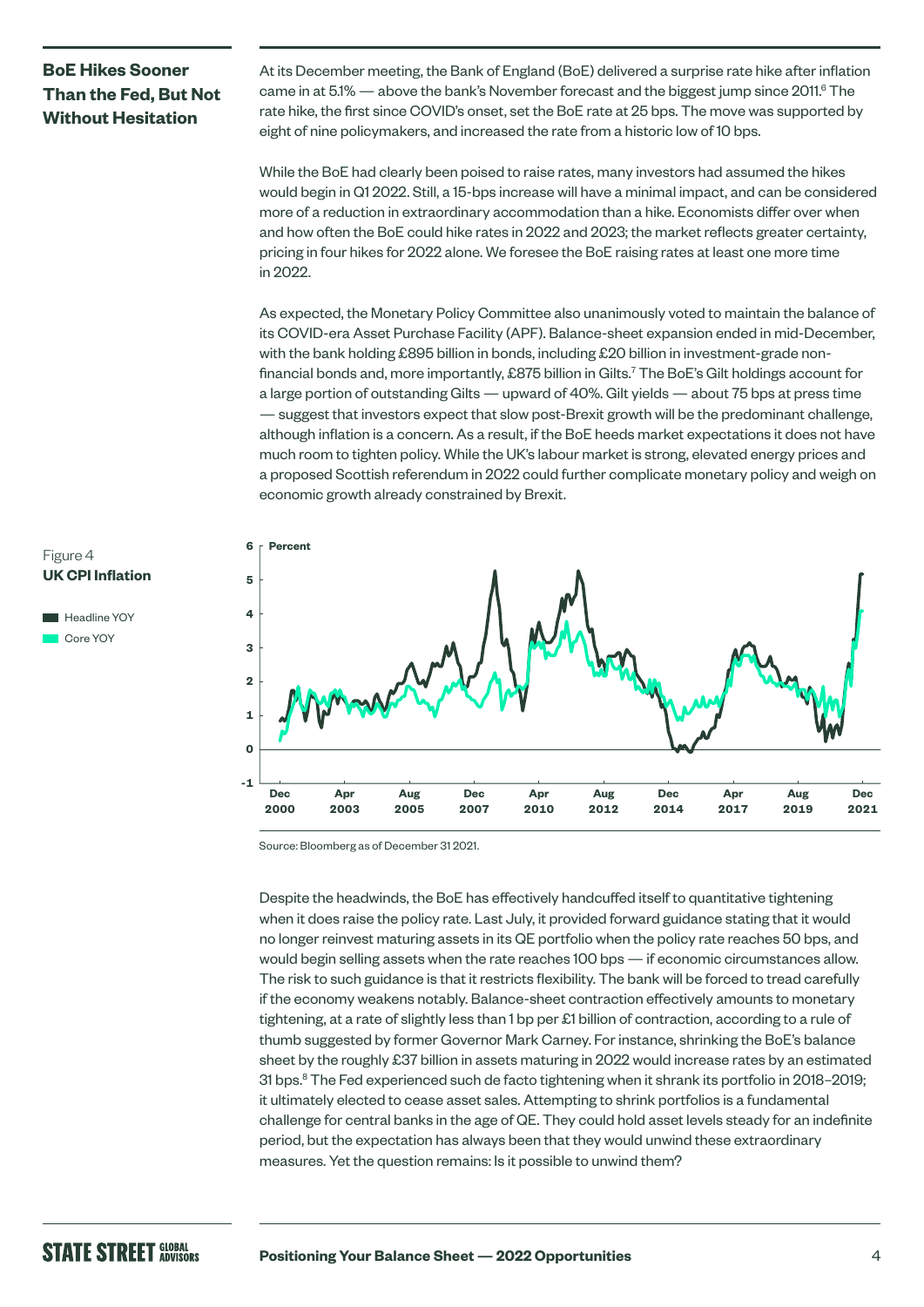In UK money markets, typical year-end supply issues occurred again in 2021, prompting deeply negative repo rates and excess market liquidity. Supply of 1- to 3-month assets was very light, complicating quarter-end investing. Banks were less interested in issuing short-dated debt in Q4, having pre-funded much earlier than normal. The BoE could adjust T-bill issuance, although it seems unlikely that they will be able to do anything about negative rates. We don't foresee the BoE establishing a reverse repurchase programme. Policymakers do not want to be seen as bailing out the money fund industry. Market pricing is favourable in the 9- to 12-month part of the yield curve, given the current market predictions for rate hikes.

# **ECB Remains Highly Accommodative Amid Weak Longer-Term Growth Expectations**

The ECB remains the most accommodative of the three major central banks covered by our cash team, largely due to slower growth in the region. In December, the ECB announced that in March 2022 it would end the balance sheet expansion it has been carrying out under Pandemic Emergency Purchase Program (PEPP). It pledged to reinstate net asset purchases under PEPP if needed "to counter negative shocks related to the pandemic." It will continue reinvesting maturing PEPP assets at least through 2024, and said it would remain flexible across jurisdictions in the event of "renewed market fragmentation related to the pandemic" — singling out that Greek assets may be favoured.<sup>9</sup> It will maintain net asset purchases under its pre-COVID Asset Purchase Program (APP) at €40 billion/month in Q2, €30 billion in Q3, and €20 billion "for as long as necessary."

The bank left its policy rates unchanged — with the deposit facility rate at -0.5% — and signaled that it did not foresee any hikes in 2022. Even typically hawkish policymakers do not see a need to raise rates. The ECB attributed its dovish policy to a variety of factors, including moderate inflation and weak longer-term growth. The bank remains concerned about high energy prices, virus-related restrictions, and material and labour shortages that have constrained the economy and may not subside as quickly as expected. On the other hand, the jobless rate is at historic lows and the ECB believes that rising labour costs could eventually fuel inflation. It indicated that it was closely monitoring wage negotiations. The bank expects relatively strong eurozone economic growth in 2022 at 4.2%, easing to 2.9% in 2023 and 1.6% in 2024.

Given the flatness of the yield curve, State Street Global Advisors' portfolio managers tend to prefer shorter-duration assets. The money markets have been experiencing significant supply challenges. Short-term bank and corporate debt continue to be in short supply, and therefore more expensive than short-term French and German government debt. The ECB has created an extraordinary amount of liquidity, reaching €4.5 trillion in 2021, up from €3.3 trillion in the previous year (Figure 5). The Targeted Longer-term Refinancing Operations ([TLTRO\)](https://www.ecb.europa.eu/mopo/implement/omo/tltro/html/index.en.html), an ECB initiative to stimulate bank lending, continues to provide funding for banks at very attractive rates. Overall, the large quantity of cash in the system is pinning down yields, and this appears likely to last. Potential debt issuers, and banks in particular, have more than enough cash, and have termedout their liabilities. If TLTRO is phased out, dealers will need to find funding elsewhere, adding to the supply of 1-, 2-, and 3-year debt.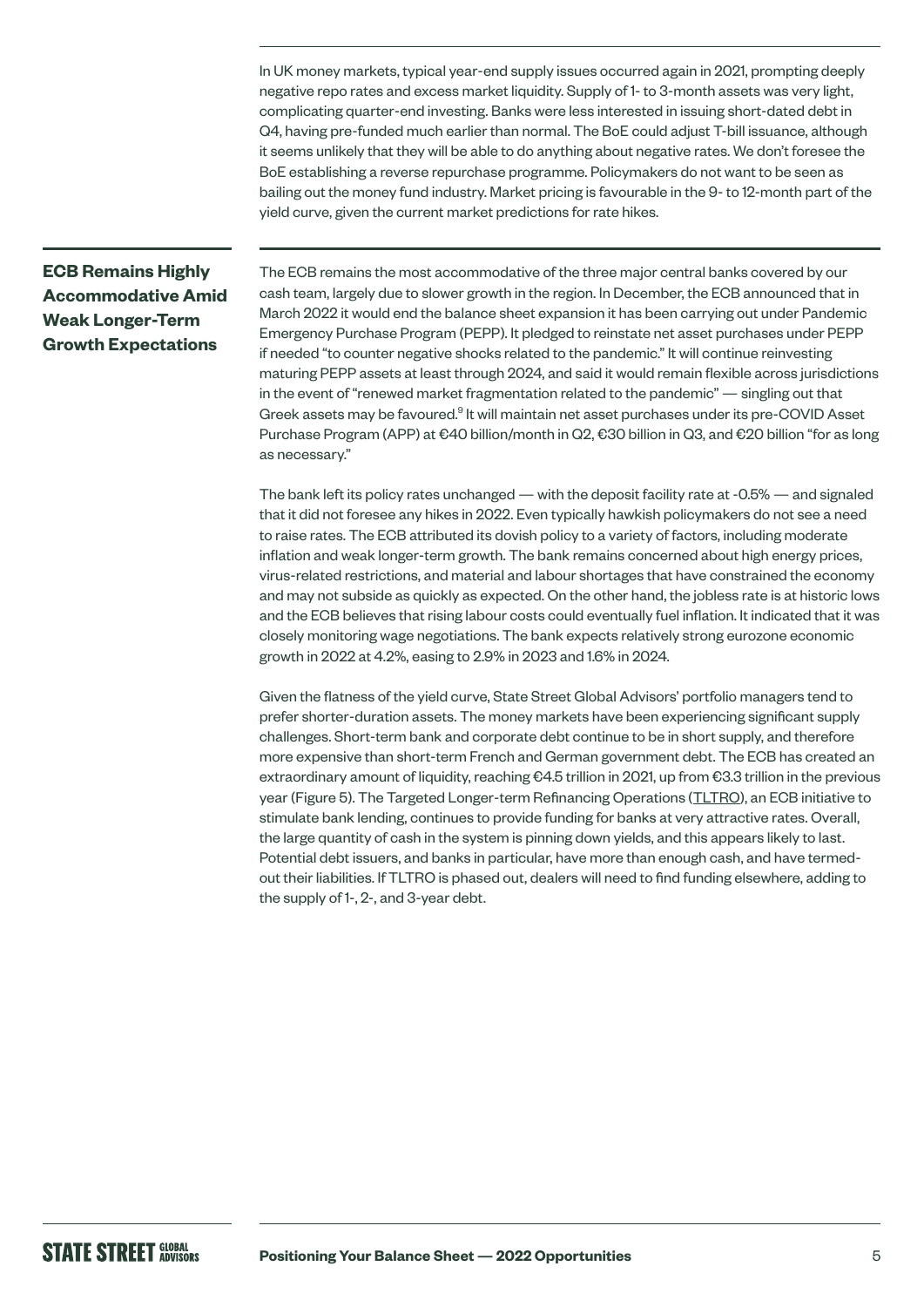

Source: ECB, Bloomberg, as of January 10, 2022.

At the end of 2021, balance sheet constraints and excessive quantities of cash led to dysfunctional markets. Demand for short-term cash was so low that repo rates reached and even exceeded -5.0% — that's correct, investors were being asked to pay 5% or more to get other institutions to accept their cash. This dysfunction has obviously been detrimental to money market returns, but the situation should improve in 2022.

Despite the challenging conditions, assets under management in EU money funds have remained relatively stable, and we expect this to continue. Investors have long been accustomed to a negative-rate environment. They have optimised their positions and hold the quantity of euro cash that their operations require.

- **Endnotes** <sup>1</sup> [https://federalreserve.gov/monetarypolicy/files/](https://www.federalreserve.gov/monetarypolicy/files/fomcprojtabl20211215.pdf) [fomcprojtabl20211215.pdf](https://www.federalreserve.gov/monetarypolicy/files/fomcprojtabl20211215.pdf).
	- 2 State Street Global Advisors, "Weekly Economic Perspective, Quarterly Edition (December 10, 2021)".
	- 3 h[ttps://fred.stlouisfed.org/series/CIVPART.](https://fred.stlouisfed.org/series/CIVPART)
	- 4 SSGA Weekly Economic Perspective Quarterly Edition (December 10, 2021).pdf.
	- 5 [https://apartmentlist.com/research/millennial](https://www.apartmentlist.com/research/millennial-homeownership-2021)[homeownership-2021](https://www.apartmentlist.com/research/millennial-homeownership-2021).
- 6 [https://wsj.com/articles/bank-of-england-raises](https://www.wsj.com/articles/bank-of-england-raises-interest-rates-11639656570)[interest-rates-11639656570](https://www.wsj.com/articles/bank-of-england-raises-interest-rates-11639656570).
- 7 [https://bankofengland.co.uk/monetary-policy-summary](https://www.bankofengland.co.uk/monetary-policy-summary-and-minutes/2021/december-2021)[and-minutes/2021/december-2021](https://www.bankofengland.co.uk/monetary-policy-summary-and-minutes/2021/december-2021).
- 8 [https://bloomberg.com/news/articles/2021-10-18/boe](https://bloomberg.com/news/articles/2021-10-18/boe-rate-bets-imply-one-of-fastest-tightening-waves-this-century)[rate-bets-imply-one-of-fastest-tightening-waves](https://bloomberg.com/news/articles/2021-10-18/boe-rate-bets-imply-one-of-fastest-tightening-waves-this-century)[this-century](https://bloomberg.com/news/articles/2021-10-18/boe-rate-bets-imply-one-of-fastest-tightening-waves-this-century).
- 9 [https://ecb.europa.eu/press/pr/date/2021/html/ecb.](https://ecb.europa.eu/press/pr/date/2021/html/ecb.mp211216~1b6d3a1fd8.en.html) [mp211216~1b6d3a1fd8.en.html.](https://ecb.europa.eu/press/pr/date/2021/html/ecb.mp211216~1b6d3a1fd8.en.html)